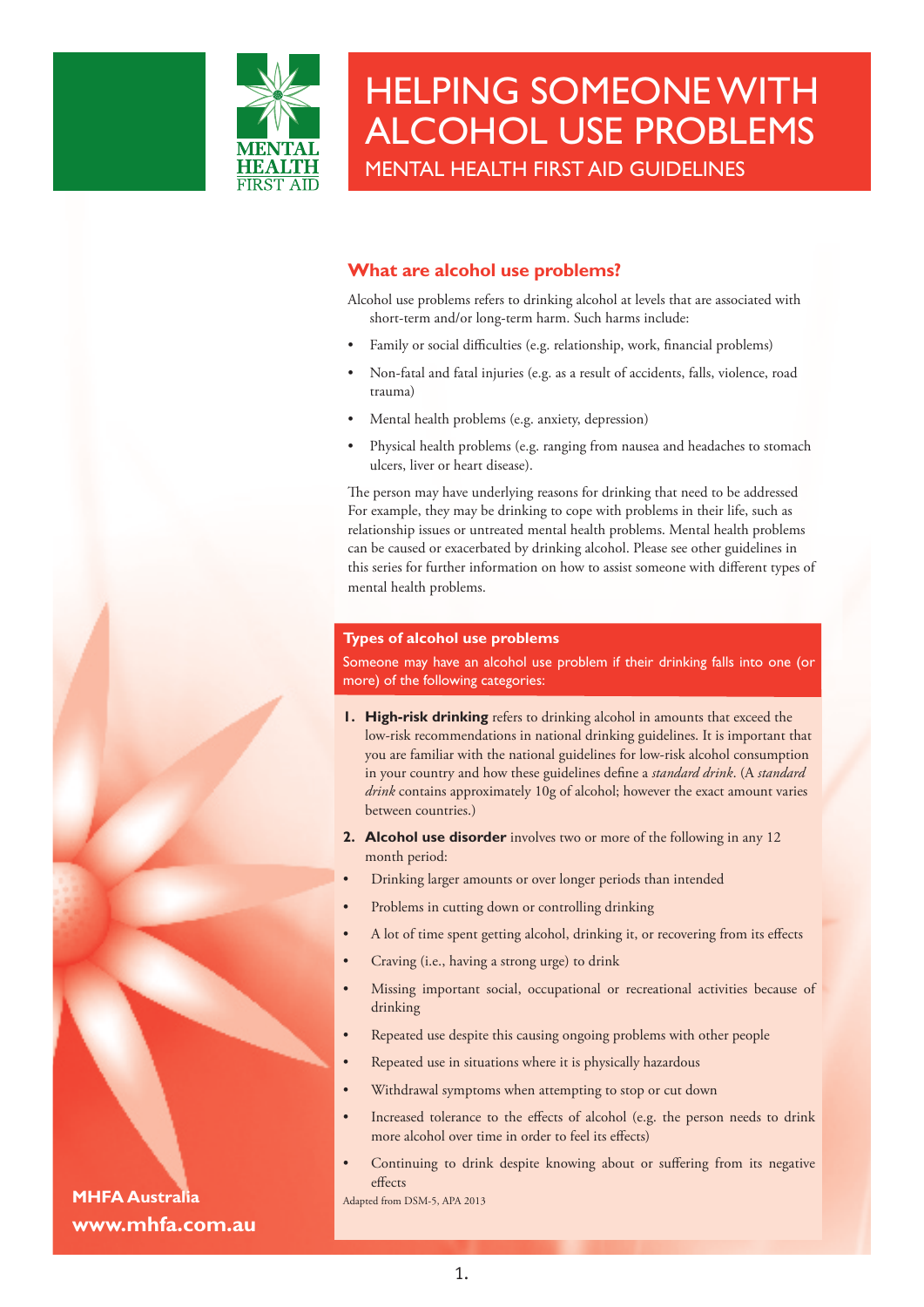

### **Approaching someone about their drinking**

If you are concerned about someone's drinking, talk to the person about it openly and honestly. Talk with them in a quiet, private environment at a time when there will be no interruptions, when both of you are sober and are in a calm frame of mind. Interact with the person in a supportive way, rather than threatening, confronting or lecturing them.

Try to understand the person's own perception of their drinking. Ask them about their drinking (for example, how much alcohol they tend to drink) and if they believe their drinking is a problem. Try to listen to the person non-judgmentally and avoid expressing moral judgments about their drinking. Do not accuse the person of being an alcoholic and avoid labelling them by using words such as "addict".

Consider the person's readiness to talk about their drinking by asking about areas of their life that it may be affecting, for example, their mood, work performance and relationships. Be aware that the person may not recognise or may deny that they have a drinking problem and that trying to force them to admit they have a problem may cause conflict.

Express your point of view by using "I" statements, for example, "I am concerned about how much you've been drinking lately". Identify and discuss the person's behaviour rather than criticise their character. For example, you could say "Your drinking seems to be getting in the way of your friendships" rather than saying "You're a pathetic drunk".

When discussing the person's drinking, bear in mind that they may recall events that occurred while they were drinking differently to how they actually happened. The person may not even recall some events that occurred while they were intoxicated.

Tell the person what you are willing and ableto do to help. This may range from being a good listener to organising professional help. Do not expect a change in the person's thinking or behaviour right away. This conversation might be the first time they have thought about their drinking as a problem.

### **Encouraging the person to change their drinking**

Although the person is the only one who can make the decision to change their drinking, it is both possible for the person to change their drinking habits and for you to assist them.

Changing drinking habits is not easy. You should know that:

- Willpower and self-resolve are not always enough to achieve change
- Advice alone may not help the person change their drinking
- The person may try to change or stop their drinking more than once before they are successful
- Many lifestyle changes are required to change drinking behaviours

Tell the person that only they can take responsibility for reducing their alcohol intake and that although changing drinking patterns is difficult, they should keep on trying.

If giving up alcohol altogether is not the person's goal, reducing the quantity of alcohol consumed isworthwhile.Ask the person if they would like some tips on low-risk drinking. If they do, tell them where they can access such information or suggest some tips from the box 'Practical tips for low-risk drinking'.

#### **Reducing the risks associated with drinking**

To reduce the risks associated with continuing to drink, encourage the person to find information on how to reduce the harms associated with problem drinking. Also, if appropriate, advise the person that alcohol may interact with illicit drugs or medications in an unpredictable way, which may lead to a medical emergency. If the person is pregnant or breast-feeding, advise them that not drinking at all is the safest way to avoid harming their baby.

# **Encouraging other supports**

Encourage the person to reach out to friends and family who support their efforts to change their drinking. Let them know that not all family and friends will be supportive of their efforts to change and suggest they spend time with family and friends who do not drink. In addition, make the person aware of the range of non-professional supports available for problem drinking (e.g. self-help groups).

#### **Practical tips for low-risk drinking**

- • Know how much alcohol is in a *standard drink*
- Know the number of *standard drinks* in each beverage (the number of *standard drinks* is often listed on the beverage's packaging)
- Keep count of the number of *standard drinks* consumed
- Do not let people top up your glass before it is finished, so as not to lose track of how much alcohol has been consumed
- • Eat while drinking
- Drink plenty of water when drinking alcohol to prevent dehydration
- • Drink beverages with lower alcohol content (e.g. low-alcohol beer instead of full strength beer)
- Switch to non-alcoholic drinks when starting to feel the effects of alcohol
- Avoid keeping up with friends drink for drink
- Avoid drinking competitions and drinking games
- Drink slowly, for example, by taking sips instead of gulps and putting the drink down between sips
- Only have one drink at a time
- Spend time in activities that don't involve drinking
- Drink alcohol as part of another activity instead of making it the main activity
- • Identify situations where drinking is likely and avoid them if possible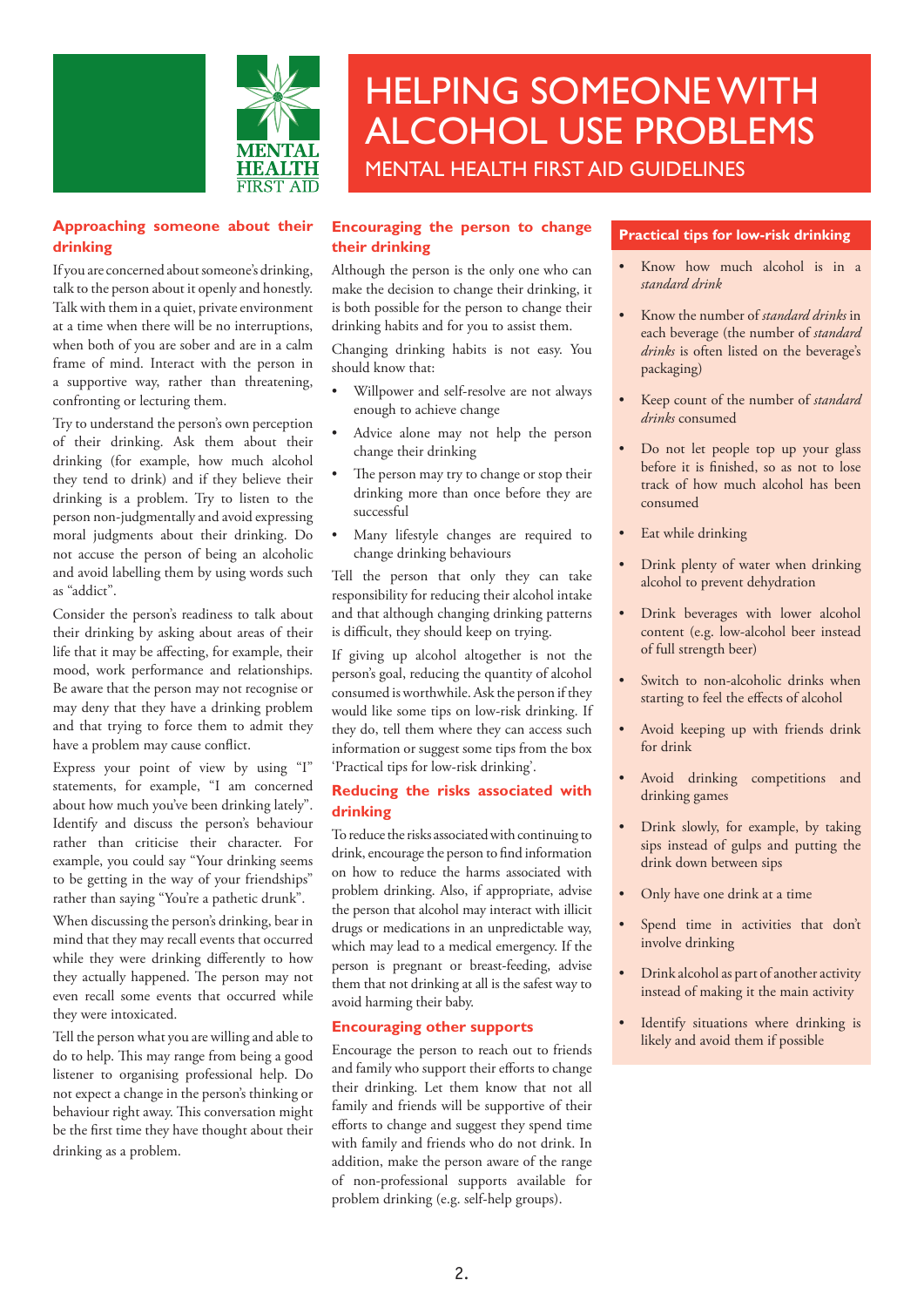

#### **Managing social pressure to drink**

There is often social pressure to get drunk when drinking. Advise the person to be assertive when they feel pressured to drink more than they want or intend to. Tell the person that they have the right to refuse alcohol. Suggest different ways the person can say no, such as saying "no thanks" without explanation, "I don't want to", "I don't feel well" or "I am taking medication". Encourage the person to practise different ways of saying "no". Suggest to the person that the people who care about them will accept their decision not to drink or to reduce the amount that they drink.

# **What if the person is unwilling to change their drinking?**

If the person is unwilling to change their drinking, you can speak with a health professional to determine how best to approach the person about your concerns, or you could consult with others who have dealt with problem drinking about effective ways to help. Another strategy is to discuss with the person the link between their drinking and the negative consequences they are experiencing. Do not feel guilty or responsible if the person is unwilling to change their drinking.

If the person is unwilling to change their drinking, do not:

- Join in drinking with the person
- Try to control the person by bribing, nagging, threatening or crying
- Make excuses for the person or cover up their drinking or related behaviour
- Take on the person's responsibilities, except if not doing so would cause harm (e.g. to their own or others' lives)

# **Professional help**

#### **When to seek professional help?**

The person may need to seek professional help for their drinking if they:

- Acknowledge they think a lot about alcohol and when they'll next get a chance to drink
- Become anxious when they cannot get access to alcohol
- Need alcohol to help deal with certain situations
- Get into arguments or have accidents because of alcohol
- Have difficulty performing day-to-day tasks as a result of their drinking
- Are in debt because of the amount of money they spend on alcohol

Offer to support the person in getting professional help. If they are willing to seek professional help, give them information about local options and encourage them to make an appointment.

# **What if the person does not want professional help?**

When professional help is first suggested, the person may find it difficult to accept they need help or they may not want assistance. If the person won't seek help because they don't want to stop drinking completely, explain to them that there are several approaches available for treating drinking problems and that the treatment goal may be to reduce alcohol consumption rather than to quit altogether. Reassure the person that professional help is confidential.

If the person is still unwilling to seek professional help, you should set limits around what behaviour you are willing and not willing to accept from them. It is important to continue to suggest professional help if they are putting themselves or others at risk of harm.

Be prepared to talk to the person about seeking professional help in the future. Be compassionate and patient while waiting for them to accept they need help. Seeking professional help is ultimately the person's decision. They cannot be forced, except under certain circumstances, for example, if a violent incident results in the police being called or following a medical emergency.

# **First aid for alcohol intoxication, poisoning or withdrawal**

# **Alcohol intoxication**

*Alcohol intoxication* refers to significantly elevated levels of alcohol in the blood that substantially impairs the person's thinking and behaviour. While intoxicated, the person may engage in a wide range of risky activities (such as unprotected sex, fighting or driving a car).

Signs of alcohol intoxication include:

- Loss of coordination
- Slurred speech
- Staggering or falling over
- Loud, argumentative or aggressive behaviour
- **Vomiting**
- Drowsiness or sleepiness

The signs of alcohol intoxication can vary from person to person and are influenced by a range of factors, such as prior experience with alcohol, taking illicit drugs or medications, and physical and mental health conditions. The symptoms of some medical conditions can mimic the signs of alcohol intoxication.

#### **Alcohol poisoning and alcohol withdrawal**

*Alcohol poisoning* refers to a toxic level of alcohol in the blood that can lead to death. The amount of alcohol that causes poisoning is different for every person.

*Alcohol withdrawal* refers to a range of symptoms that may occur when a person who has been drinking heavily on a regular basis stops drinking or drinks substantially less than usual. It is not simply a hangover.

#### **What to do if the person is intoxicated**

#### *Stay calm and communicate appropriately*

Talk with the person in a respectful manner, using simple, clear language. Do not laugh at, make fun of, or provoke the person. Do not attempt to engage the person in a serious conversation about their drinking while they are intoxicated. If the person becomes aggressive, there are some additional things you should consider (see the box, 'What to do if the person is aggressive').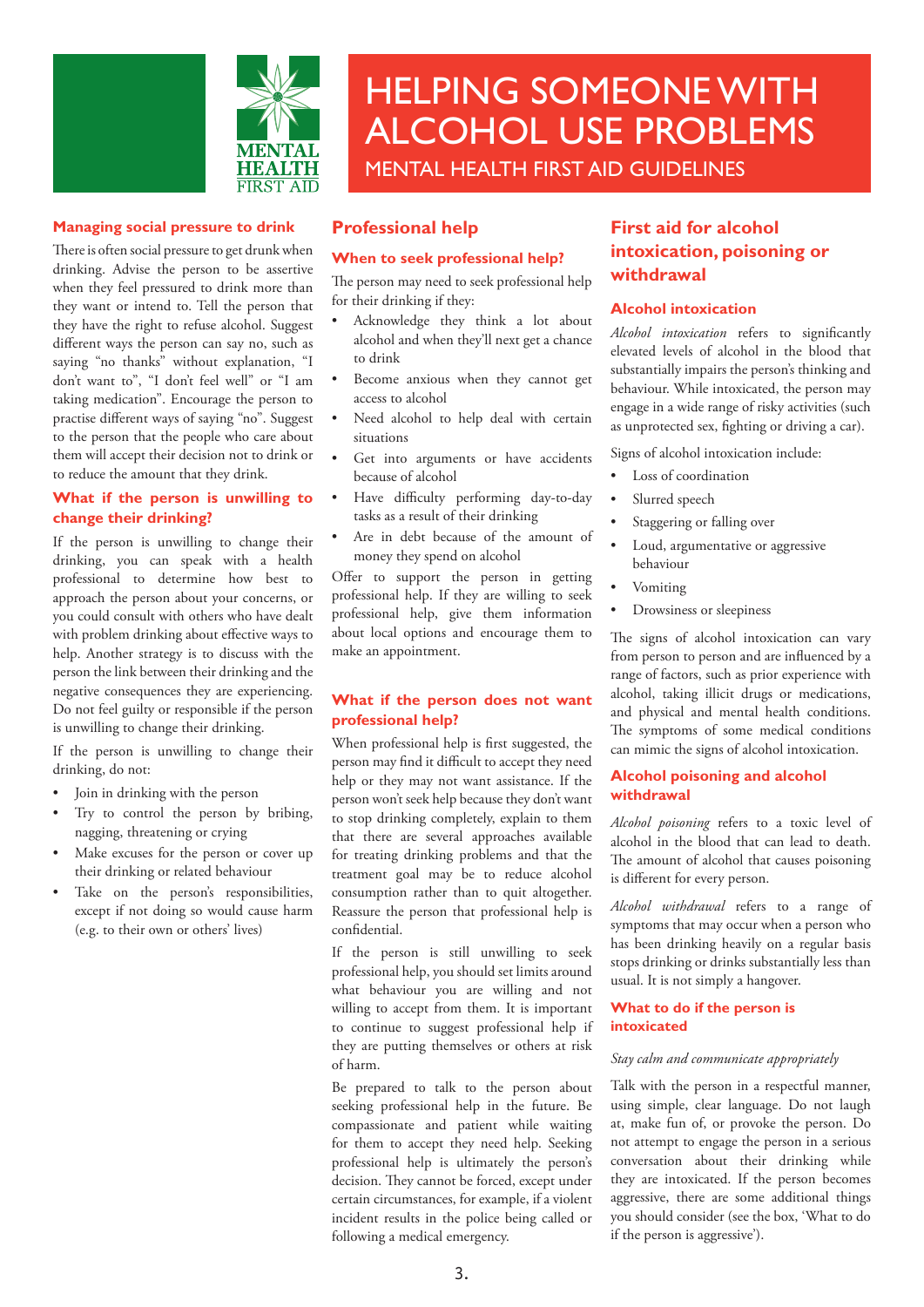

*Monitor for danger*

Assess the situation for potential danger and ensure that the person, yourself and others are safe. Be aware that the person may be more intoxicated than they realise. While intoxicated, the person is at greater risk of physical or sexual assault. Monitor the person and their environment to prevent tripping or falling. Ask the person if they have taken any medications or other drugs, in case their condition deteriorates into a medical emergency. Also be aware that alcohol consumption can mask pain from injuries. Watch the person for signs of increasing aggression.

#### *Keep the person safe*

Stay with the person or ensure they are not left alone. Keep them away from machines and dangerous objects. If the person attempts to drive a vehicle or ride a bike, discourage them (for example, by telling them about the risks to both themselves and others). Only prevent the person from driving if it is safe to do so. If it is unsafe, call the police.

If the person expresses suicidal thoughts or demonstrates suicidal behaviour, call emergency services for assistance. For more information, please see the other guidelines in this series: *Suicidal thoughts and behaviours: first aid guidelines.*

If you think the person is a risk to themselves, arrange for them to go to a hospital; otherwise organise a safe mode of transport to get the person home.

# **Can I help the person sober up?**

Only time will sober the person up. The body breaks down approximately one *standard drink* of alcohol per hour. Drinking black coffee, sleeping, walking and taking cold showers will not speed up this process.

# **What to do if the person is aggressive**

If the person becomes aggressive, assess the risks to yourself, the person and others. Ensure your own safety at all times so that you can continue to be an effective helper. If you feel unsafe, seek help from others. Do not stay with the person if your safety is at risk. Remain as calm as possible and try to de-escalate the situation with the following techniques:

- Talk in a calm, non-confrontational manner
- Speak slowly and confidently with a gentle, caring tone of voice
- Try not to provoke the person; refrain from speaking in a hostile or threatening manner and avoid arguing with them
- Use positive words (such as "stay calm") instead of negative words (such as "don't fight") which may cause the person to overreact
- Consider taking a break from the conversation to allow the person a chance to calm down
- Try to provide the person with a quiet environment away from noise and other distractions
- If inside, try to keep the exits clear so that the person does not feel penned in and you and others can get away easily if needed

If violence has occurred, seek appropriate emergency assistance.

# **Medical emergency**

It is important to know that alcohol intoxication, poisoning and withdrawal may lead to a medical emergency.

#### **Signs of an alcohol-related medical emergency**

- The person is continually vomiting
- The person is unconscious i.e. falls asleep and cannot be woken
- Alcohol poisoning is suspected i.e. the person shows any of the following signs or symptoms:
	- irregular, shallow or slow breathing
	- irregular, weak or slow pulse rate
	- cold, clammy, pale or bluish coloured skin
- Drink spiking is suspected (e.g. the person shows a rapid increase in alcohol intoxication)
- The person has a suspected head injury
- The person shows signs of severe alcohol withdrawal, which include:
	- developing a fever
	- being delirious or confused
	- developing convulsions or seizures
	- experiencing hallucinations